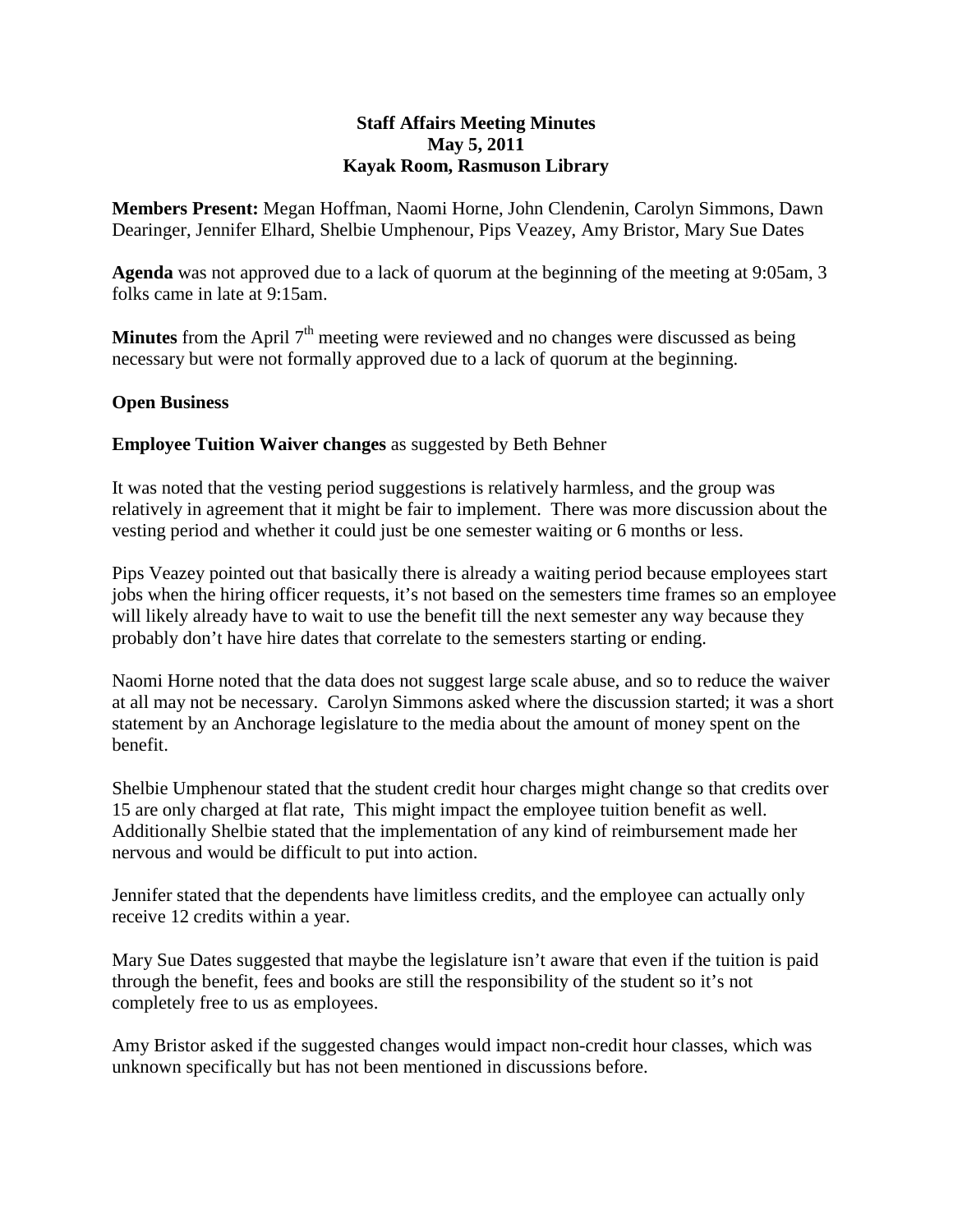Beth Behner's memo mentions union discussions, which called into question whether or not the changes were already accepted by statewide, and if so, non-represented staff could suggest alternatives or no changes at all, we do not have to go along with the unions in this matter. Overall the group was still curious about how this discussion even came about, because it's not a large amount of money that is spent on the benefit.

A motion was drafted and voted on with a unanimous passage (10 votes) , see attached.

## **Copyright Infringement Review** discussion

The group agreed to both review the new policy, and be prepared to provide feedback to the group at our next meeting on May  $26<sup>th</sup>$  at 9am.

We determined that the next normally scheduled meeting would be May  $19<sup>th</sup>$ , but since that is Staff Council's Staff Appreciation Day we would move our meeting to the next Thursday, May  $26<sup>th</sup>$ . Location will be determined at that time.

Naomi Horne is going to check with Maria Russell to determine the format our suggested changes should take whether it's a motion or another format.

### **Workplace Bullying**

Naomi Horne stated that the trainings being offered by Earlina Bowden and John Clendenin are the first step towards education of the university community about the issue, and its implications on our business. The course that Earlina is offering is pre-purchased on a CD and is being replayed to various training courses, and can be streamed to rural sites. The training that John Clendenin is offering is a live stream that cannot be re-broadcasted to rural sites. The next training that John is offering is on May  $10<sup>th</sup>$  from 10-11am in the Rasmuson Library's media classroom, room 340.

Naomi Horne is continuing her research on this topic and has pulled up anti-bullying polices from other companies and universities to use as a reference for the policy that staff affairs will likely draft in the coming months. Naomi Horne will be providing the initial draft to include a value statement about workplace bullying as well as categories of behaviors, how a victim might go about reporting or resolving the situation as well as some form of accountability for perpetrators.

John Clendenin pointed out that without any kind of teeth, such a policy would not be effective.

#### **WIN Program use by non-insurance paying employees**

Mary Sue Dates pointed out that some employees who do not pay into our healthcare plan through premiums might be using the WIN program benefits (some of which are cash rewards) without paying into the system itself. Naomi Horne agreed to email Maria Russell and ask her to inquire with Mike Humphrey's about where the WIN program is funded from. If it isn't funded by employee premiums then this may be a non-issue.